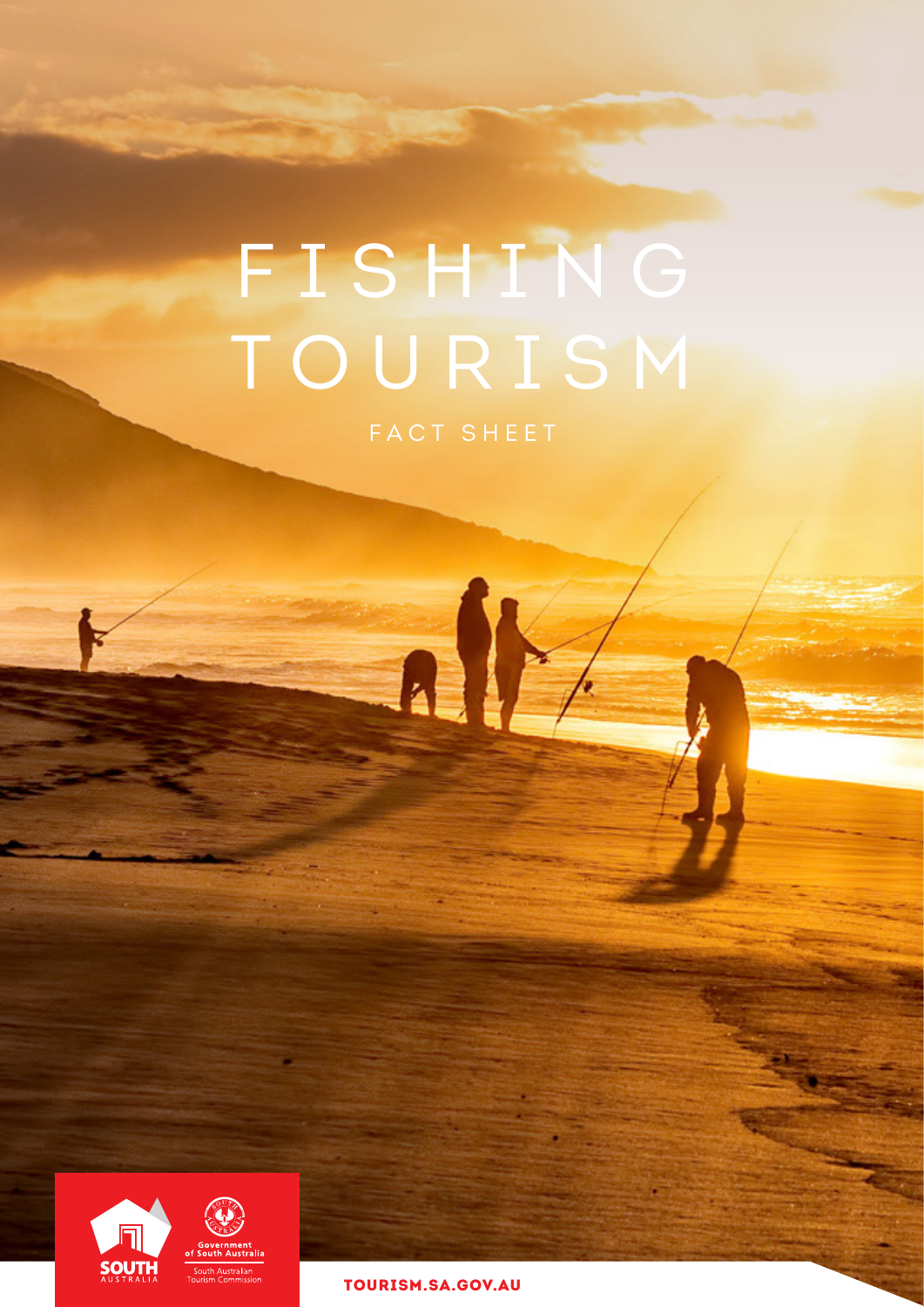#### SOUTH AUSTRALIAN FISHING TOURISM FACT SHEET

The South Australian Tourism Commission (SATC) is committed to supporting a sustainable Fishing Tourism sector within South Australia. The SATC provides tourism operators with advice through sharing relevant industry knowledge, providing educational tools and resources and facilitating partnerships to create desirable and saleable experiences suitable for the state's target markets.

#### What is Fishing Tourism?

Fishing Tourism can be defined as participation in a tour, charter, experience or activity that involves the catching of a permitted species. This could include charter boat or land-based fishing, use rod & reel or other catching equipment and be undertaken in saltwater or freshwater locations. The type of catch can include finfish (e.g. tuna, whiting) or shellfish (e.g. lobster, crab, cockles/ pipis).



Cover ) Coorong, Limestone Coast Entertainment (Below ) Port Vincent, Yorke Peninsula

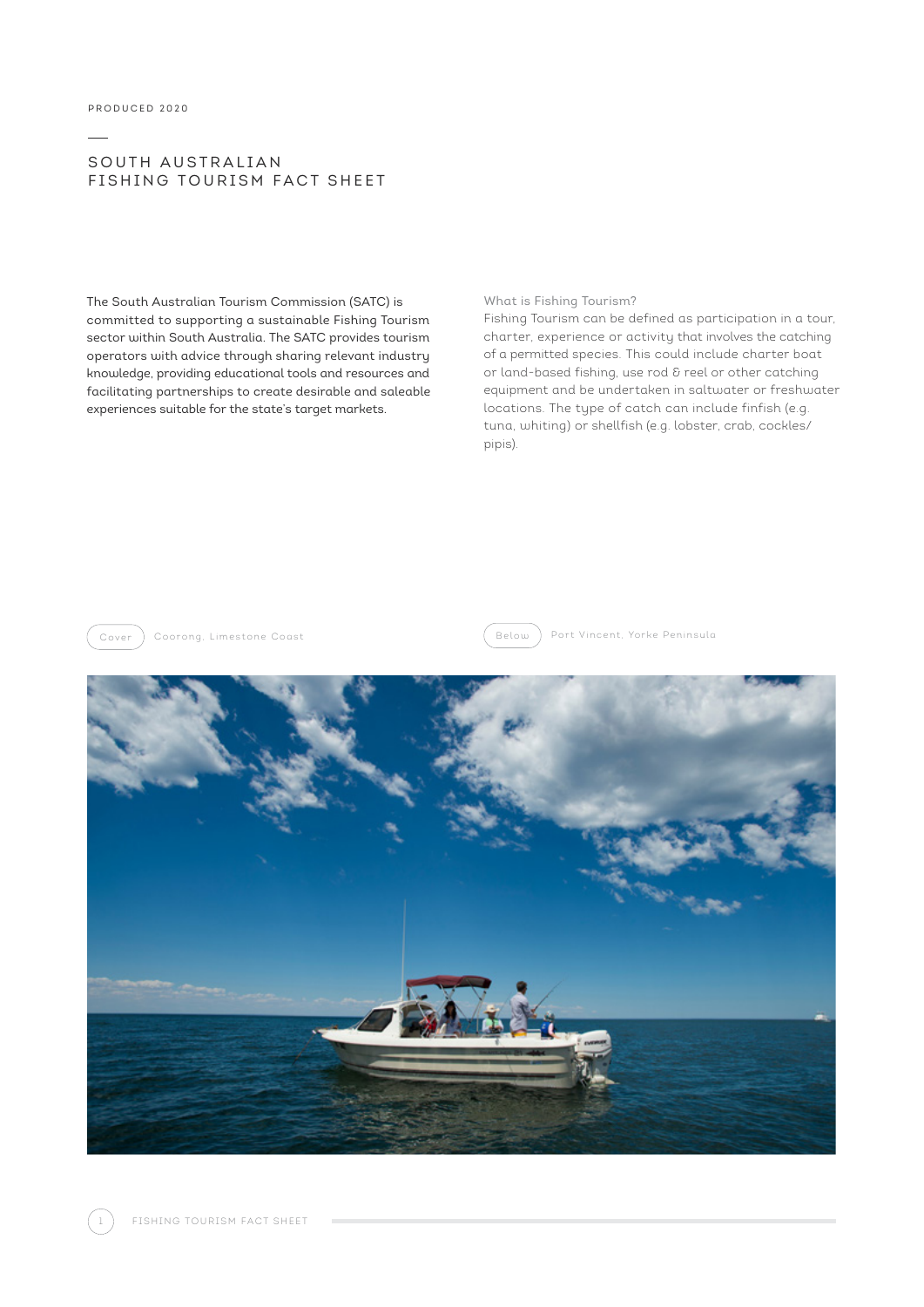#### **FISHING TOURISM** IN SOUTH AUSTRALIA

South Australian Fishing Tourism Research In 2019, the SATC undertook research into the fishing tourism sector in South Australia with the following objectives:

- Gain a greater understanding of this sector in our state
- Investigate growth opportunities in our state for South Australian businesses to participate.

In the development stage of the Strategy, consultation was undertaken with existing South Australian fishing charter operators across all regions via one on one meetings and workshops.

Findings from industry consultation suggests that there is a disconnect between the existing charter fishing tour operators and the broader tourism industry. Following the consultation process, key actions, recommendations, and opportunities for Fishing Tourism in South Australia were identified. These are outlined below:

- Increase engagement and partnership opportunities with the recreational fishing industry and the tourism sector
- Increase the number of South Australian fishing operators with listings on the Australian Tourism Data Warehouse (ATDW)
- Create packages between fishing experiences and accommodation providers to increase visitor participation
- Facilitate partnerships between travel trade and South Australian fishing operators
- Develop and support new and emerging Aboriginal fishing experiences
- Seek ways to educate and increase industry capabilities of fishing operators in the tourism sector
- Increase marketing and promotional content of fishing tourism experiences in South Australia.

#### Fishing in South Australia

South Australia has 5,000 kilometres of coastline and a variety of Fishing Tourism operators and experiences can be found across the state. Visitors can undertake a Fishing Tourism experience with a professional charter operator just 15 minutes from Adelaide CBD at Glenelg and West Beach or other metropolitan locations including Port Adelaide or Outer Harbor. Regionally, there are excellent charter boat operators found in our beautiful coastal regions of Yorke Peninsula, Fleurieu Peninsula, Limestone Coast, Eyre Peninsula as well as on Kangaroo Island.

Consumers preferring land-based recreational fishing may opt for some impressive beach, rock, and jetty fishing from the state's expansive coastline. Inland, ample fishing spots can be found along the Murray River, and with a permit, several reservoirs can be accessed for freshwater fishing.

For something special, Australian Coastal Safaris on the Eyre Peninsula offers experiences such as heli-fishing and multi-day fishing safaris.

Discover more of South Australia's Fishing Tourism products and experiences at: *[southaustralia.com/travel](https://southaustralia.com/travel-blog/best-fishing-in-south-australia)[blog/best-fishing-in-south-australia](https://southaustralia.com/travel-blog/best-fishing-in-south-australia)*

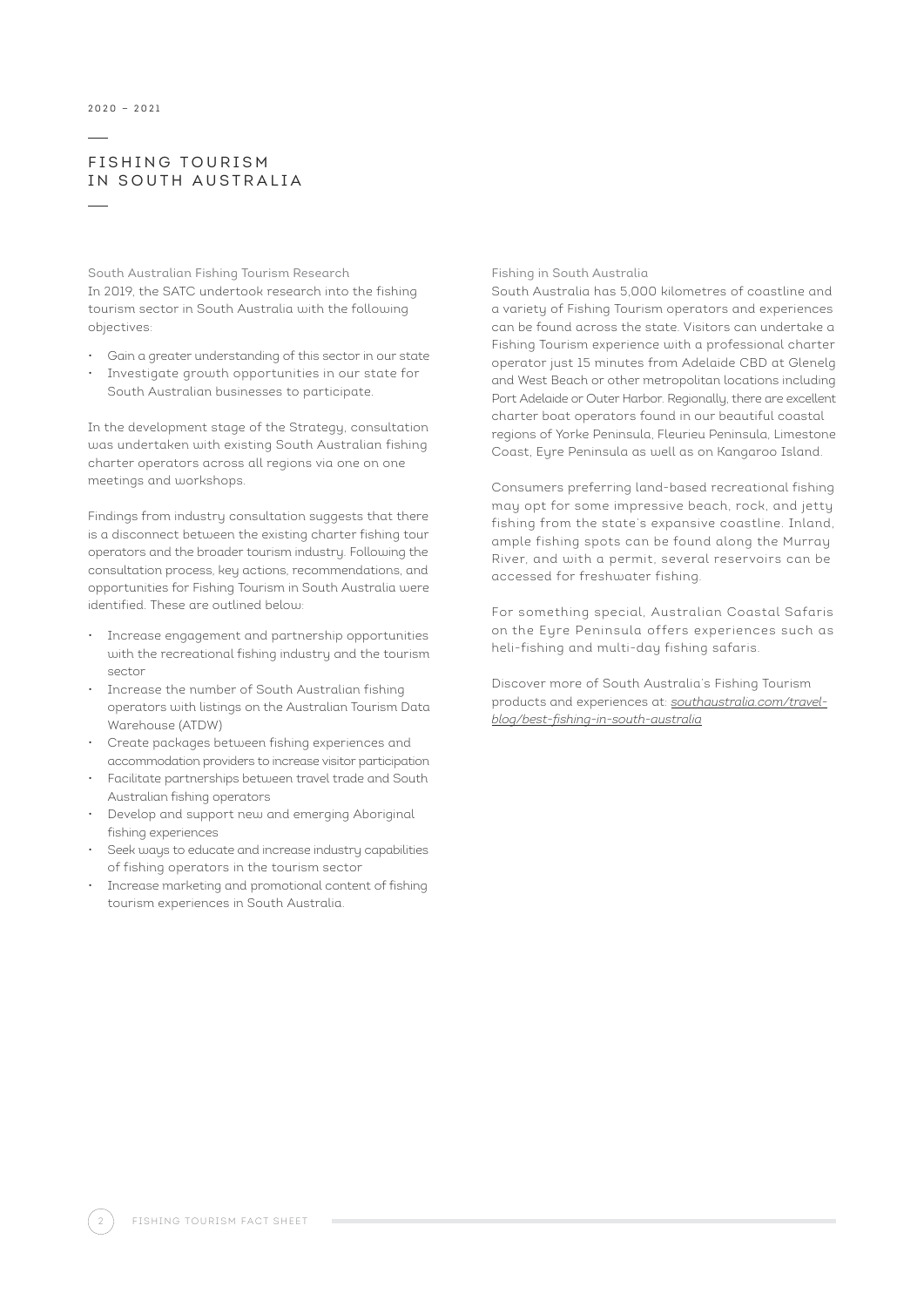#### SOUTH AUSTRALIAN FISHING TOURISM KEY AREAS



IN 2017/18, THE CHARTER BOAT FISHERY CONTRIBUTED:

# **\$13.8M**

to South Australia's gross state product (GSP)

# **156**

FTE jobs created

\* SOURCE: ECONOMIC AND SOCIAL INDICATORS FOR THE SOUTH AUSTRALIAN CHARTER BOAT FISHERY 2017/18 A REPORT TO PIRSA FISHERIES AND AQUACULTURE PREPARED BY BDO ECONSEARCH

# **50+**

\* AS OF JUNE 2019 licenced and active fishing charter operators across South Australia. \*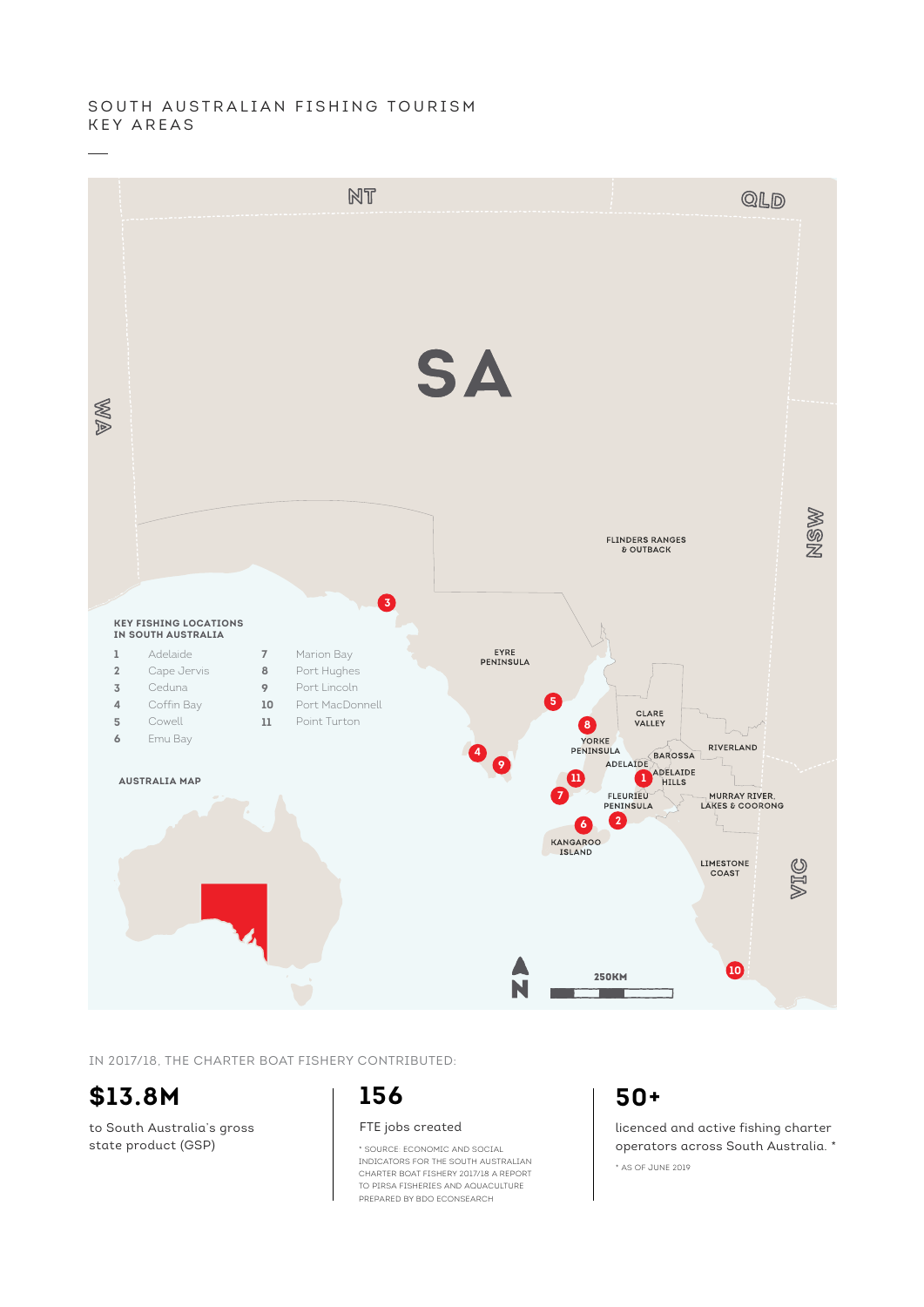#### OTHER KEY STAKEHOLDERS & THEIR ROLES

#### PRIMARY INDUSTRIES & REGIONS (PIRSA) *[pir.sa.gov.au/top\\_menu/about\\_us](http://pir.sa.gov.au/top_menu/about_us )*

South Australia's clean marine waters are home to some of the most sought after premium seafood in the world. Primary Industries and Regions' (PIRSA) Fisheries and Aquaculture division enables the sustainable development of South Australia's aquatic resources and the balanced growth of our fisheries and aquaculture industries. PIRSA manages South Australia's fish stocks in partnership with industry and the community.

PIRSA Fisheries and Aquaculture develops and implements policy and regulatory frameworks to maximise the social and economic benefits and ensure the longterm sustainability of the state's aquatic resources.

PIRSA manages access to aquatic resources of the state's three fishing sectors, commercial, recreational (including Charter) and Aboriginal traditional. They manage licensing, enforce size, bag, boat and possession Limits, closures and aquatic reserves. They also run Fishwatch (*[pir.sa.gov.au/fishing/fishwatch](https://pir.sa.gov.au/fishing/fishwatch)*) to assist compliance with fishing rules and regulations, and the FISHCARE volunteer program (*[pir.sa.gov.au/fishing/](https://pir.sa.gov.au/fishing/fishcare_volunteers) [fishcare\\_volunteers](https://pir.sa.gov.au/fishing/fishcare_volunteers)*) to educate and raise awareness among the fishing communities about the need to protect and preserve our resources for future generations.

Learn more about PIRSA's work with the fisheries and aquaculture *[pir.sa.gov.au/fishing](http://www.pir.sa.gov.au/fishing)*

DEPARTMENT OF ENVIRONMENT AND WATER (DEW) The Department of Environment and Water (DEW) is responsible for the management of South Australia's national parks and 19 marine parks. Like national parks, marine parks protect habitats, animals, plants, cultural heritage, and geological formations. Marine parks also contain sanctuary zones; these are areas of high conservation value set aside for conservation and low-impact recreation. These areas only take up six per cent of our waters and do not allow fishing, including fishing tours.

DEW issues permits for commercial tourism operations occurring in national parks, such as land-based fishing and in marine park sanctuary zones, such as swimming with marine mammals or boating tours. For more information visit *[parks.sa.gov.au/permits-and-licences/](https://www.parks.sa.gov.au/permits-and-licences/commercial-tour-operators) [commercial-tour-operators](https://www.parks.sa.gov.au/permits-and-licences/commercial-tour-operators)*

Fishing tour operators do not need a permit to operate in non-sanctuary zone areas of marine parks but should be aware of relevant marine park regulations.

Information about permitted activities in marine parks and sanctuary zones is available on the Marine Parks website. *[marineparks.sa.gov.au](http://marineparks.sa.gov.au)*

#### SA WATER

Recreational fishing is currently available at several of SA Water's reservoirs with a recreational fishing permit:

- Warren and South Para Reservoirs near Williamstown
- Bundaleer Reservoir near Spalding
- Beetaloo Reservoir near Laura
- Myponga Reservoir on the Fleurieu Peninsula

These reservoirs have been stocked with a variety of freshwater species. Murray Cod, Golden Perch and Silver Perch have been released into Warren, South Para and Bundaleer and Rainbow trout have been released into Bundaleer.

For more information and conditions of access to each of these reservoirs, and to buy fishing permits please visit *[reservoirs.sa.gov.au/activities/fishing](https://www.reservoirs.sa.gov.au/activities/fishing
)*

#### MINISTER'S RECREATIONAL FISHING ADVISORY COUNCIL (MRFAC)

The Minister's Recreational Fishing Advisory Council (MRFAC) exists to represent recreational fishers in South Australia.

MRFAC works with the Minister for Primary Industries and Regional Development to:

- meet the needs and interests of recreational fishers - provide feedback and advice on recreational fishing development, initiatives and policies.

MRFAC developed and released a [Recreational Fishing](https://www.google.com/url?sa=t&rct=j&q=&esrc=s&source=web&cd=&cad=rja&uact=8&ved=2ahUKEwj88oHy-6D0AhXOcn0KHZytCL8QFnoECAQQAQ&url=https%3A%2F%2Fwww.mrfac.org.au%2Fdocuments%2FDraft-MRFAC-Strategic-Plan-Draft-MARCH-2021.pdf&usg=AOvVaw0tH6QG0zd9KLyZ6ZaNDBHR)  [Strategy](https://www.google.com/url?sa=t&rct=j&q=&esrc=s&source=web&cd=&cad=rja&uact=8&ved=2ahUKEwj88oHy-6D0AhXOcn0KHZytCL8QFnoECAQQAQ&url=https%3A%2F%2Fwww.mrfac.org.au%2Fdocuments%2FDraft-MRFAC-Strategic-Plan-Draft-MARCH-2021.pdf&usg=AOvVaw0tH6QG0zd9KLyZ6ZaNDBHR) for South Australia in June 2021 which can be found at *[mrfac.org.au](https://www.mrfac.org.au/)* or by clicking [here.](https://www.mrfac.org.au/documents/Draft-MRFAC-Strategic-Plan-Draft-MARCH-2021.pdf)

#### TOURISM AUSTRALIA

Tourism Australia is the Australian Government agency responsible for attracting international visitors to Australia, both for leisure and business events. The organisation is active in 15 key markets.

For resources, statistics and more information on working with Tourism Australia please visit *[tourism.australia.com](http://tourism.australia.com)*

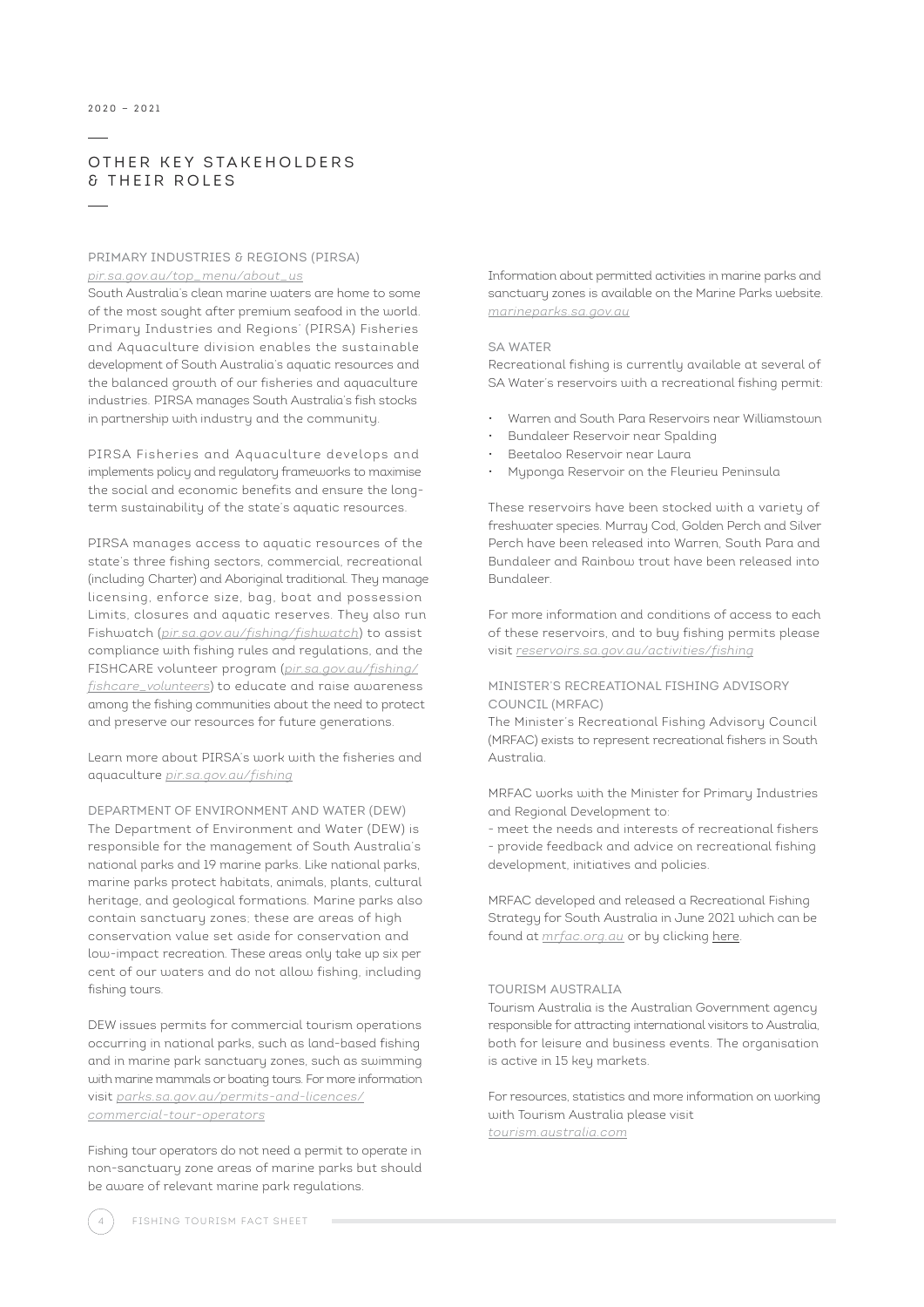#### 2020 — 2021

#### OTHER KEY STAKEHOLDERS & THEIR ROLES

### GREAT FISHING ADVENTURES OF AUSTRALIA

In 2017, Tourism Australia launched a new Signature Experiences Collective, Great Fishing Adventures of Australia, with support from the State and Territory Tourism Organisations.

Great Fishing Adventures of Australia is a new group of leading independently owned fishing tourism operators who have come together to collectively raise the profile of Australia as a world class fishing destination. There are currently 26 members involved in the collective. South Australian operator Australian Coastal Safari's is a member.

#### Great Fishing Adventures of Australia endorses sustainable fishing practices.

*[dcooper@tourism.australia.com](mailto:dcooper%40tourism.australia.com%20?subject=)* 

Consumer Website: *[australia.com/fishing](http://australia.com/fishing)*  Trade Website: *[tourism.australia.com/fishing](http://tourism.australia.com/fishing)*

#### SURVEYED CHARTER BOAT OWNERS & OPERATORS SOUTH AUSTRALIA

The Surveyed Charter Boat Owners and Operators Association of South Australia Inc. (SCBOOASA) is recognised as the representative industry body of the Charter Boat Fishery. The Minister for Primary Industries and Regional Development has oversight of the management of the fishery under a management plan prepared pursuant to the provisions of the Fisheries Management Act 2007, but day to day management is conducted by PIRSA in consultation with SCBOOASA.

Refer to the following link for a copy of the management plan for the Charter Boat Fishery: *[pir.sa.gov.au/\\_\\_data/assets/pdf\\_file/0007/164581/](https://pir.sa.gov.au/__data/assets/pdf_file/0007/164581/Charter_Boat_Fishery_Management_Plan.pdf) [Charter\\_Boat\\_Fishery\\_Management\\_Plan.pdf](https://pir.sa.gov.au/__data/assets/pdf_file/0007/164581/Charter_Boat_Fishery_Management_Plan.pdf)*

The objectives of SCBOOASA are to:

- Represent the interests of members on issues affecting members in relation to the Industry;
- improve the businesses of members by providing a forum to share opinions, information, knowledge, ideas and experiences;
- promote the Industry; and
- act as the recognised industry body of the Charter Boat Fishery for co-management purposes.

SCBOOASA employs a part-time Executive Officer and has established an Executive Committee which meets regularly to discuss current issues. All licence holders are invited to the Annual General Meeting and general meetings to discuss industry issues and develop policy in support of sustainable fishing, improving the industry and the experience of clients. Members are also kept informed about current issues through emails and a recently established newsletter.

*[merilyn@nmac.com.au](mailto:merilyn%40nmac.com.au?subject=)*

#### RECFISH SA

RecFish SA is the nationally recognised peak body for recreational fishing in South Australia. RecFish SA undertakes a range of projects like fish stocking, habitat enhancement, fishing clinics and citizen science projects, to benefit recreational fishers.

Membership is made up of individuals and organisations, including fishing clubs and associations, regional Recreational Fisheries Committees, coastal progress associations, and recreational fishing related businesses. There are low cost and free membership options. RecFish SA also consult with the recreational fishing community on a range of issues, through surveys and "Have Your Say" campaigns.

*[recfishsa.org.au](http://recfishsa.org.au)  [ed@recfishsa.org.au](mailto:ed%40recfishsa.org.au%20?subject=)*